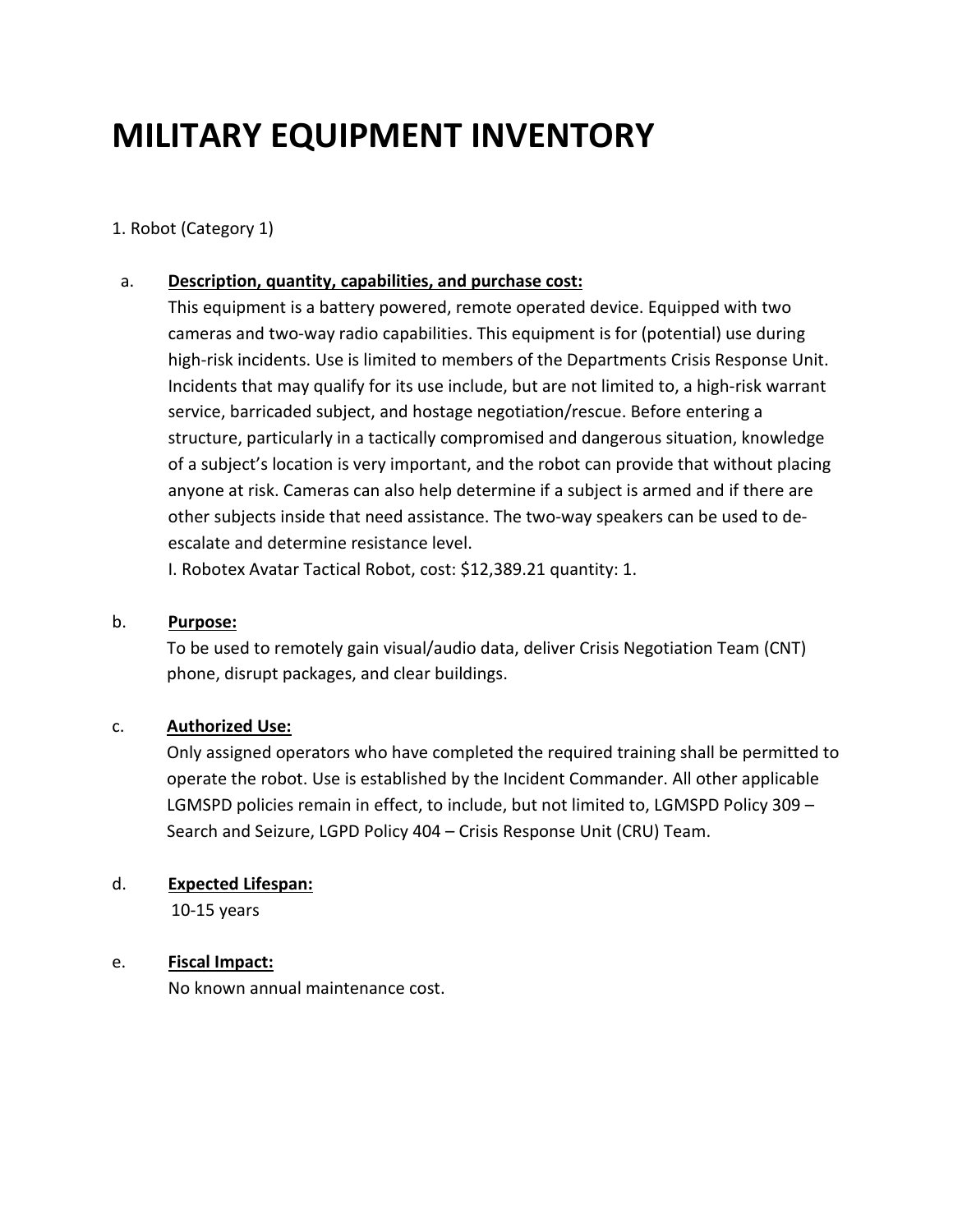# 2. Unmanned Aerial Vehicles (Category 1)

# a. **Description, quantity, capabilities, and purchase cost:**

The Skydio 2 pro is a small non- commercial grade UAV. This UAV is a battery powered, remote operated device. Controller: Apple I pad. The controller allows the operators to control UAV and view live feed from UAV-mounted camera. Camera: Sony IMX577 camera. The camera provides operators ability to switch between standard Flight time of approximately 25-30 minutes per battery, depending on weather and flight conditions. The UAV has also proven to be useful to public safety agencies in firefighting, search and rescue, pre-operational surveillance, and other tactical situations where aerial views enhance the safety and efficiency of law enforcement and fire personnel. I. Skydio 2 Pro unmanned aerial vehicle (UAV), cost: \$6,902.35 quantity: 1.

## b. **Purpose:**

To be deployed when its view would assist officers or incident commanders with the following situations, which include but are not limited to:

I. major collision investigations.

II. search for missing persons.

III. natural disaster management.

IV. crime scene photography.

V. CRU, tactical or other public safety and life preservation missions.

VI. In response to specific requests from local, state or federal fire authorities for fire response and/or prevention.

# c. **Authorized Use:**

Only assigned operators who have completed the required training shall be permitted to operate the Skydio 2 pro during approved missions. All other applicable LGMSPD policies remain in effect, to include, but not limited to, LGMSPD Policy 309 – Search and Seizure, LGMSPD Policy 314 – Missing Persons, LGMSPD Policy 608 – Unmanned Aerial System Operations, LGMSPD Policy 404 – Crisis Response Unit (CRU).

# d. **Expected Lifespan:**

5 years

# e. **Fiscal Impact:**

No known annual maintenance cost.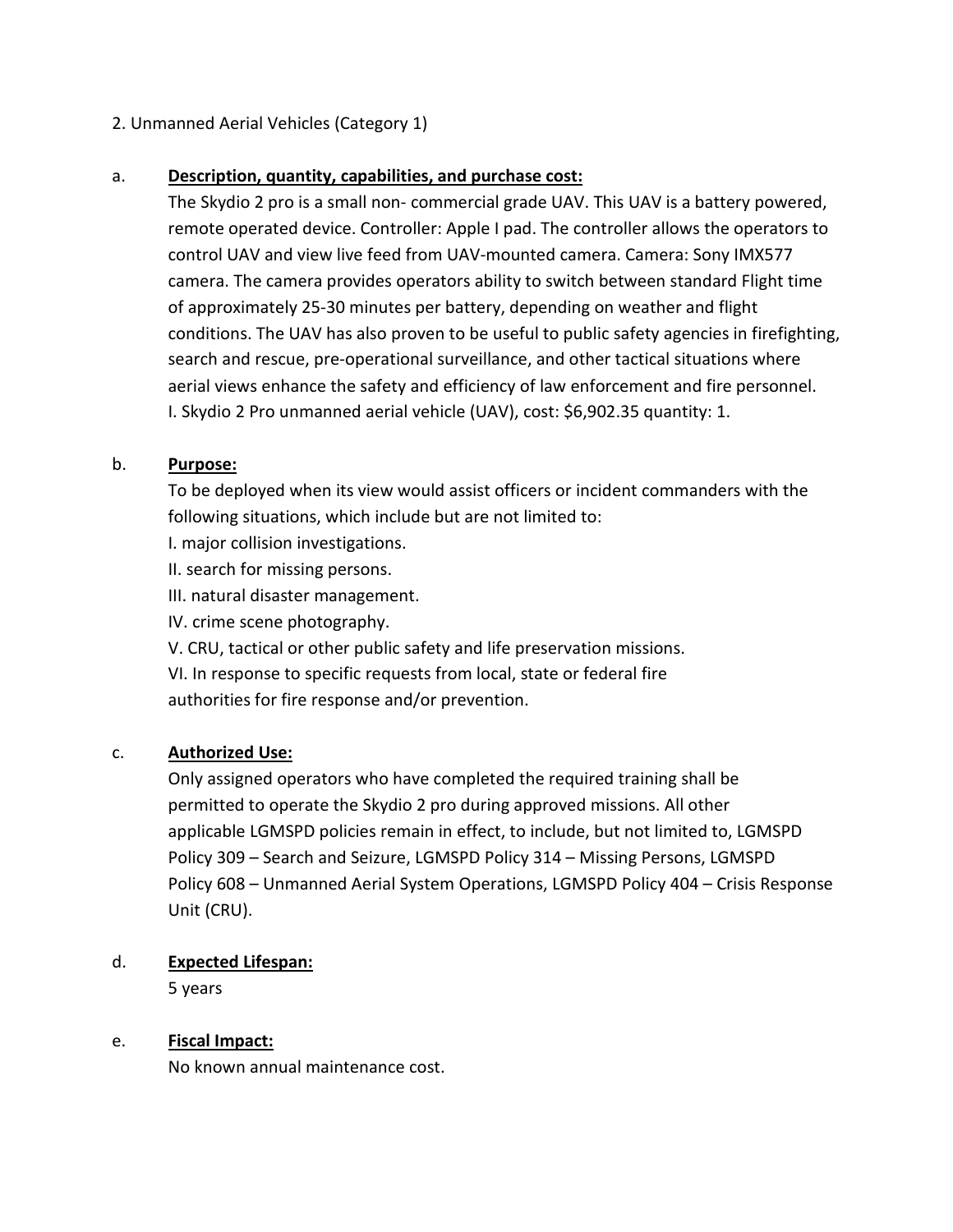3. Specialized Firearms and Ammunition (Equipment Category 10)

## a. **Description, quantity, capabilities, and purchase cost:**

The Carbine Rifle is a firearm, capable of accurately stopping an armed subject at various distances. The Carbine Rifle is a lightweight, air-cooled, gas operated, magazine fed, shoulder fired weapon, designed for semi-automatic & selective fire. The Carbine Rifle does not have an expiration and will need to be serviced or replaced when the rifle fails or breaks. The .223 / 5.56 cartridge is used as a lethal option designed to stop a violent encounter. The projectile is capable of penetrating soft body armor being worn by armed subjects.

I. Colt AR-15/M4, Lewis Machine & Tool AR-15, and Aero Precision AR-15, cost: \$49,060, quantity:44

The Speer .223 Remington, 62 grain, GDSP cartridge is the primary duty ammunition deployed during potential lethal encounters.

II. Speer .223 Remington, 62 grain GDSP cartridge, cost: \$4,780.16, quantity: 8,000.

The Federal .223 Remington, 55 grain cartridge is the primary training ammunition for the Department.

III. Federal .223 Remington, 55 grain cartridge, cost: \$6,956.64, quantity: 16,000.

The Los Gatos-Monte Sereno Police Department Crisis Response Unit (CRU) was formed in 1985, in response to very dangerous or violent tactical encounters. The Sniper element deploys with precision rifles, which enables the stopping of an armed subject at a safe distance. The Sniper Rifle does not have an expiration and will need to be serviced or replaced when the Rifle fails or breaks. The .308 Winchester cartridge: is a rimless, bottlenecked rifle cartridge. The .308 WIN. cartridge is used as a lethal option designed to stop a violent encounter. The projectile is capable of penetrating soft body armor being worn by armed subjects.

IV. Aero Precision 308 Rifle, cost: \$5,362.80, quantity: 2.

The Federal .308 WIN., 168 grain tactical tip, cartridge is ammunition deployed during potential lethal encounters at longer distances. The 168-grain projectile maintains accuracy, while resulting in higher impact velocities, less drop, less wind drift, and more energy on target.

V. Federal .308 WIN., 168 grain tactical tip, cost: \$1,716.00, quantity: 2,000.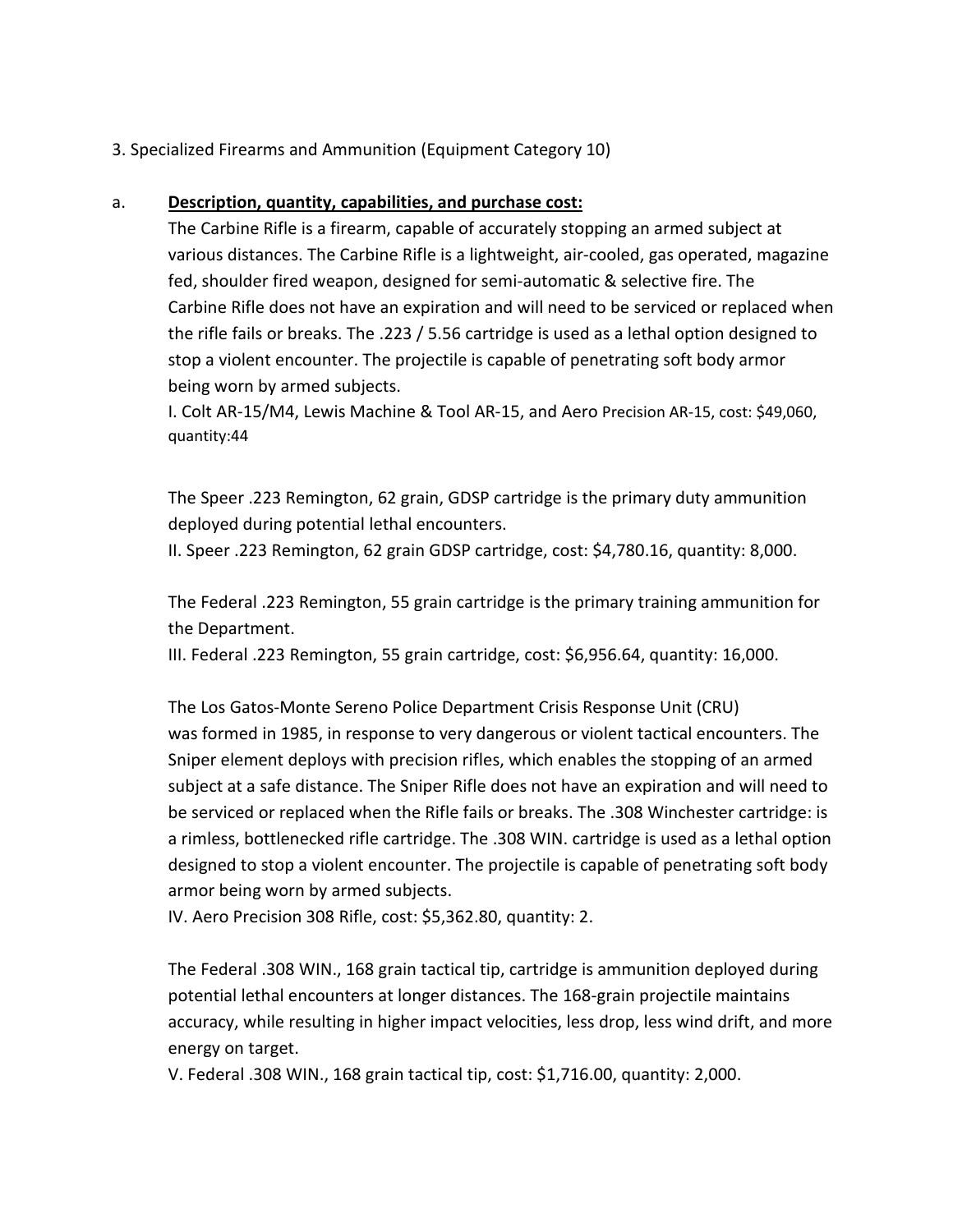The Federal .308 WIN., 168 grain tactical bonded cartridge is ammunition deployed during potential lethal encounters, when shooting through barriers. The 168-grain Tactical Bonded projectile is capable of accurately striking targets behind an angled window or windshield, without the risk of unpredictable bullet deflection. Conventional bullets break apart or fragment when penetrating glass, which does not allow an accurate hit.

VI. Federal .308 WIN., 168 grain tactical bonded cartridge, cost: \$1,520.00, quantity: 1,000.

## b. **Purpose:**

To be used as precision weapons to address a threat with more precision and/or greater distances than a handgun, if present and feasible.

# c. **Authorized Use:**

Only members that are POST certified are authorized to use a rifle. All other applicable LGMSPD policies remain in effect, to include, but not limited to, LGMSPD Policy 300 – Use of Force, LGMSPD Policy 305 – Firearms Training and Qualifications, LGMSPD Policy 404 – Crisis Response Unit (CRU)

# d. **Expected Lifespan:**

I. Carbine Rifle – No expiration

II. The Speer .223 Remington, 62 grain, – No expiration

III. The Federal .223 Remington, 55 grain, – No expiration

IV. Sniper Rifles – No expiration

V. The Federal .308 WIN. Tactical Tip, 168 grain – No expiration

VI. The Federal .308 WIN Tactical Bonded Tip, 168 Grain- No expiration

# e. **Fiscal Impact:**

I. Carbine Rifle – Annual cost between \$0-\$3,000

II. The Speer .223 Remington, 62 grain- Annual cost between \$0-\$6,000.

III. The Federal .223 Remington, 55 grain – Annual cost between \$0 -\$9,000.

IV. Sniper Rifle – Annual cost between \$0-unknown for maintenance.

V. The Federal .308 WIN. Tactical Tip, 168 grain – Annual cost between \$0 - \$2,000.

VI. The Federal .308 WIN Tactical Bonded Tip, 168 Grain-Annual cost between \$0-\$2000.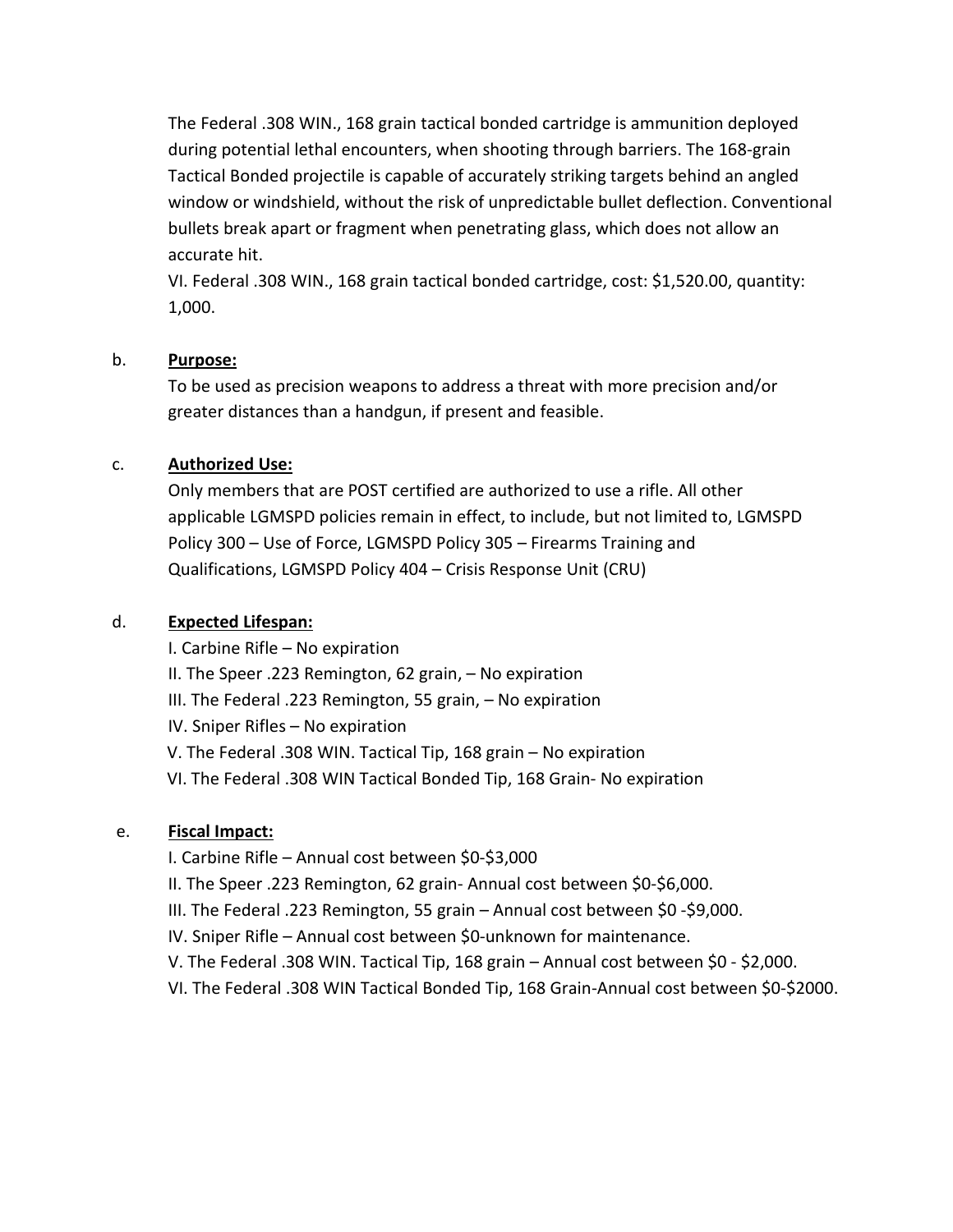# 4. Flashbangs (Category 12)

## a. **Description, quantity, capabilities, and purchase cost:**

A Noise Flash Diversionary Devices (NFDD) is a device that creates a bright flash and loud sound to temporarily divert the attention of subjects in the immediate area. NFDD are used to distract and temporarily incapacitate dangerous suspects by overwhelming their senses of vision and hearing. The distraction allows officers to seize a moment of opportunity to take control of high-risk situations. Def Tech 11 Gr mini NFDD emits a loud "bang" and a flash of light

I. Def Tech 11 Gr mini NFDD, cost: \$2,612.50, quantity: 50

## b. **Purpose:**

To produce atmospheric over-pressure and brilliant white light and, as a result, can cause short-term (6 - 8 seconds) physiological/psychological sensory deprivation to give officers a tactical advantage.

## c. **Authorized Use:**

Diversionary Devices shall only be used:

I. By CRU officers who have been trained in their proper use.

II. In hostage and barricaded subject situations.

III. In high-risk warrant (search/arrest) services where there may be extreme hazards to officers.

IV. During other high-risk situations where their use would enhance officer safety. V. During training exercises.

All other applicable LGMSPD policies remain in effect, to include, but not limited to, LGMSPD Policy 300 – Use of Force, LGMSPD Policy 404 – Crisis Response Unit.

# d. **Expected Lifespan:**

Def Tech 11-gram mini NFDD – 5 years

#### e. **Fiscal Impact:**

Def Tech 11 Gram mini NFDD – Annual cost between \$0 - \$2,612.50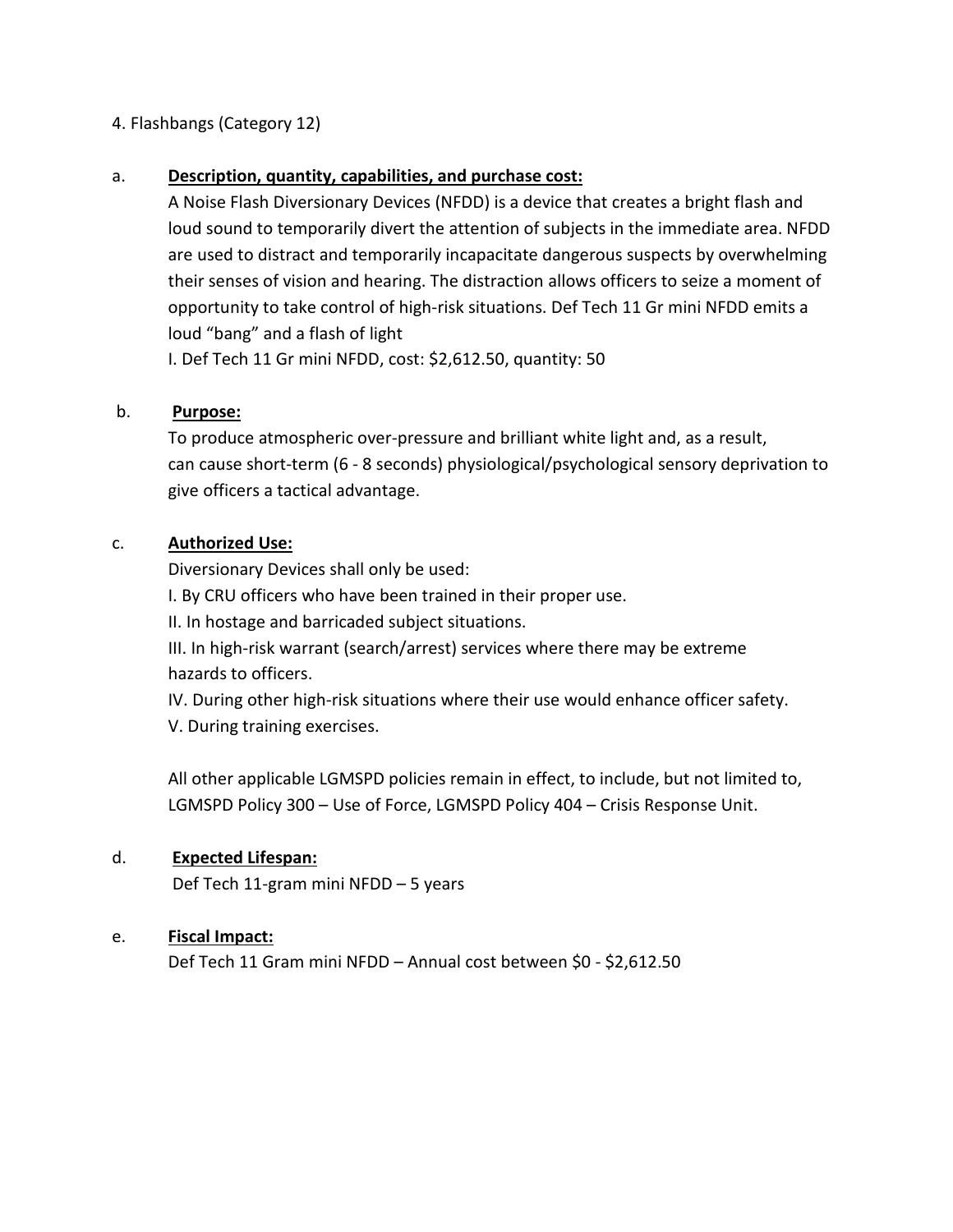# 5. Tear Gas (Category 12)

## a. **Description, quantity, capabilities, and purchase cost:**

Chemical agent munitions, which are commonly referred to as "tear gas," are used by the Los Gatos-Monte Sereno Police Department as a non-lethal tool to disperse rioting subjects and on barricaded suspects. The Los Gatos-Monte Sereno Police Department uses chemical agents which are used by law enforcement across the United States: CS (2-Chlorobenzylidenemalononitrile)and OC (Oleoresin Capsicum)CS is an irritating agent and lachrymator (irritates the eyes and causes tears to flow). CS has been medically tested in the UK and US, specifically by the U.S. Army. There are no known allergic reactions to CS. OC was de-regulated in California in 1996, is endorsed by the FBI, and is available to civilians to legally possess (2.5oz or less). OC is an inflammatory agent which causes involuntary closure of eyes (open in 2-5 minutes) and respiratory inflammation (subsides in approximately 2 minutes).

I. Def Tech handheld OC/CS canisters, model #1050 Cost: \$ 361.50, quantity: 6

## b. **Purpose:**

To limit the escalation of conflict where employment of lethal force is prohibited or undesirable. Situations for use of the less lethal weapon systems may include, but are not limited to:

I. Self-destructive, dangerous and/or combative individuals.

- II. Riot/crowd control and civil unrest incidents.
- III. Circumstances where a tactical advantage can be obtained.
- IV. Potentially vicious animals.
- V. Training exercises or approved demonstrations.

#### c. **Authorized Use:**

Only officers who have received POST certification in the use of chemical agents are authorized to use chemical agents. All other applicable LGMSPD policies remain in effect, to include, but not limited to, LGMSPD Policy 300 – Use of Force, LGMSPD Policy 404 – Crisis Response Unit (CRU).

#### d. **Expected Lifespan:**

Def Tech handheld OC/CS canisters, model #1050 – 5 years

#### e. **Fiscal Impact:**

Def Tech handheld OC/CS canisters, model #1050 – estimated between \$0 and \$450 annually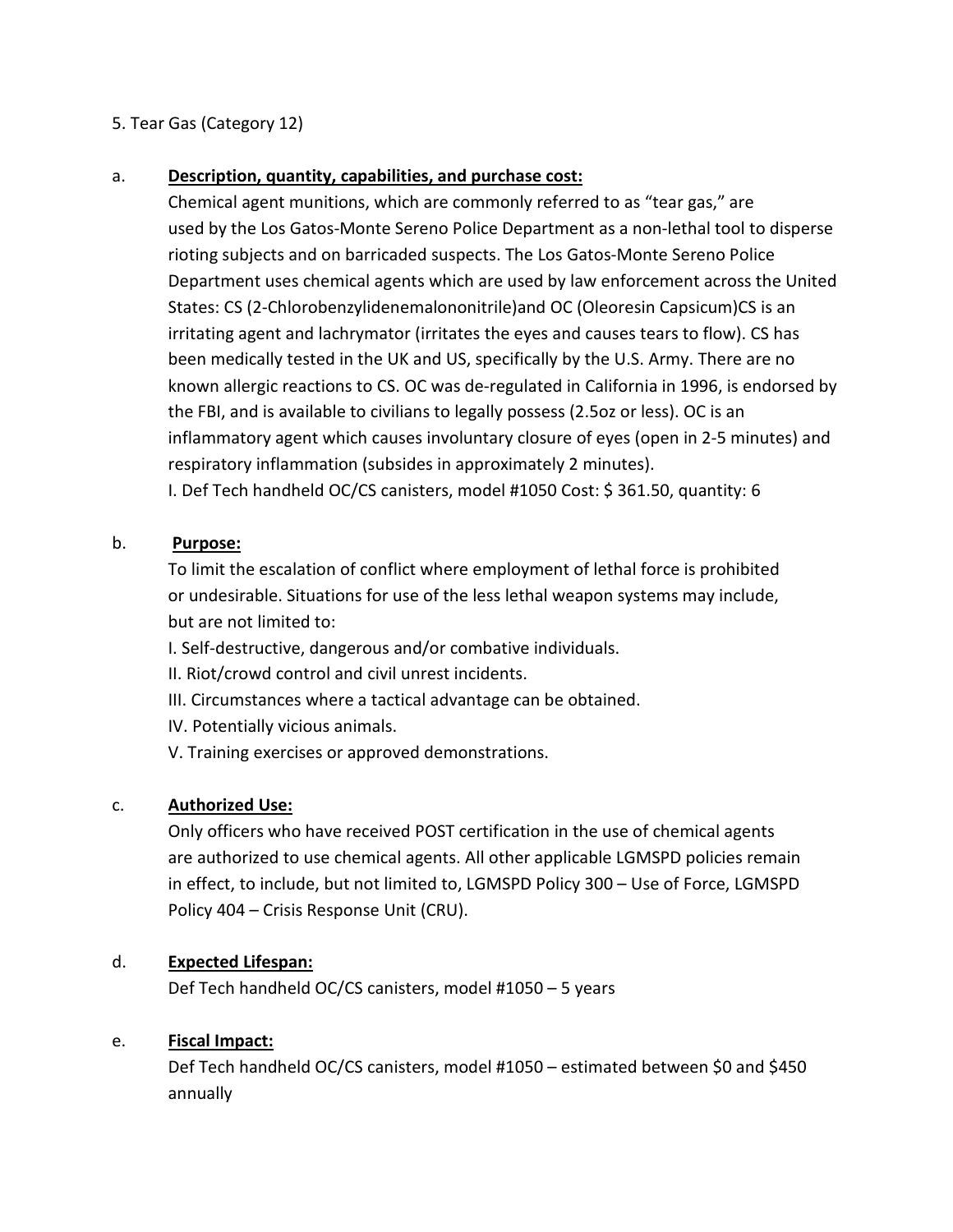6. Projectile Launch platforms and associated munitions (Category 14)

# a. **Description, quantity, capabilities, and purchase cost:**

The Lewis Machine & Tool Launcher is not a firearm, but a Less-Lethal systems that uses smokeless powder to deliver 40MM projectiles from a safe distance. The Less-Lethal launcher is capable of launching 40MM munitions at a subject up to 25 yards. The Less-Lethal launcher is a single launcher, which allows the Officer to assess after every spent munition. Less-Lethal launcher does not have an expiration and will need to be serviced or replaced when the launcher fails or breaks. The 40MM munition is a Direct Impact Spin Stabilized Smokeless Sponge Munition. The Sponge Baton and Impact OC munition is used as a Less-Lethal weapon designed to de-escalate a potentially violent encounter. Liquid Ferret Barricade munition are a less lethal 40mm round that is used to penetrate barriers such as windows, hollow core doors, wallboard, and thin plywood. I. Lewis Machine & Tool Launcher, cost: \$4,514.55. quantity: 5 II. Def Tech 40mm Direct Impact Sponge #6325, cost: \$360.00 quantity: 20 III. Def Tech 40mm Direct Impact OC #6320LE, cost: \$315.00, quantity: 15 IV. Def Tech 40mm CS liquid ferret rounds, model #1262, cost: \$72.00, quantity: 3 V. Def Tech 40mm CS powder rounds, model #1292, cost: \$ 120.00, quantity: 5

# b. **Purpose:**

To limit the escalation of conflict where employment of lethal force is prohibited or undesirable.

# c. **Authorized Use:**

Situations for use of the less lethal weapon systems may include, but are not limited to:

- I. Self-destructive, dangerous and/or combative individuals.
- II. Riot/crowd control and civil unrest incidents.
- III. Circumstances where a tactical advantage can be obtained.
- IV. Potentially vicious animals.
- V. Training exercises or approved demonstrations.

All other applicable LGMSPD policies remain in effect, to include, but not limited to, LGMSPD Policy 300 – Use of Force.

# d. **Expected Lifespan:**

I. 40mm Launcher: No expiration